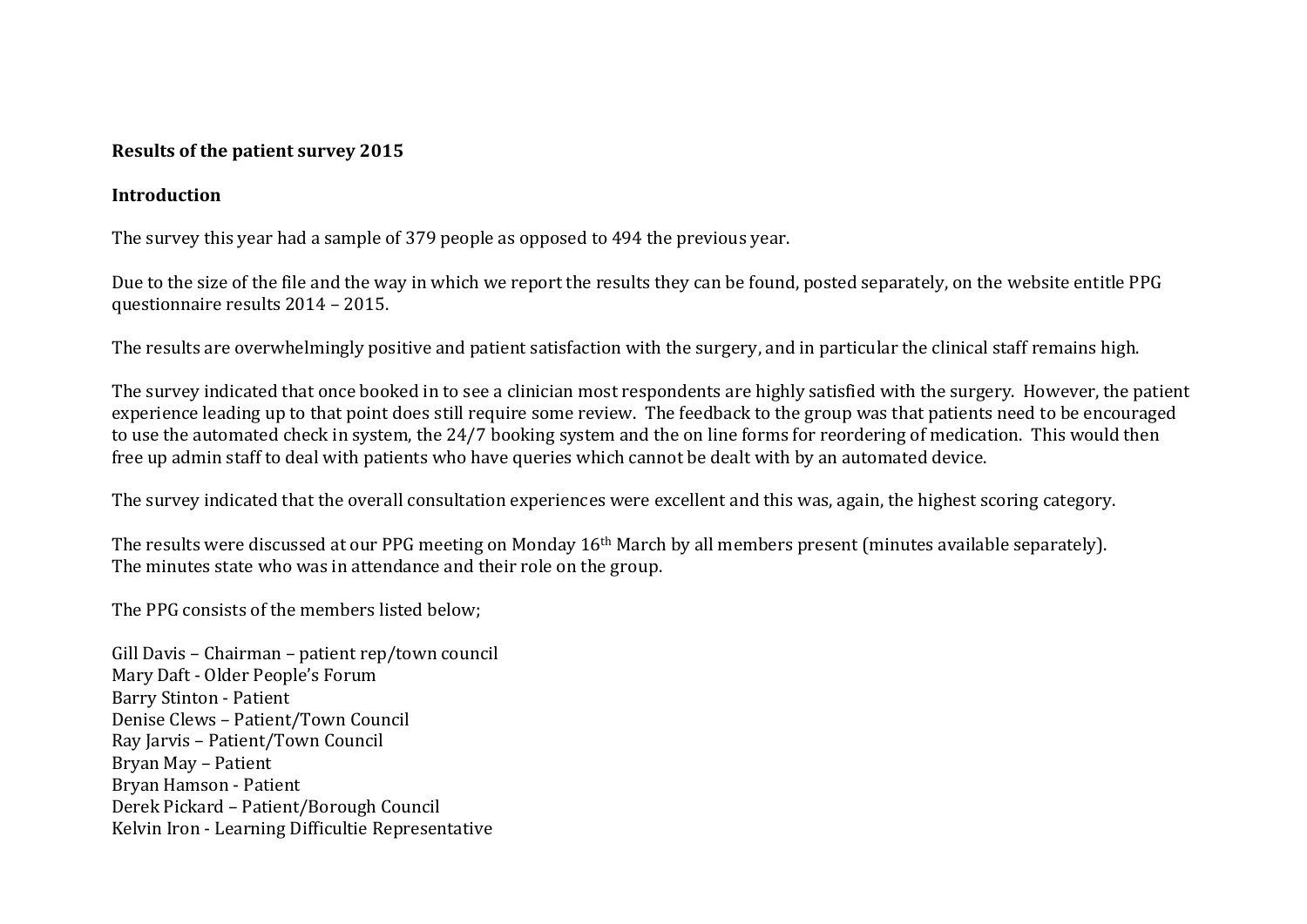Ann Ball - District Nurse Roy Taylor – Patient/Vice Chair Ged Fisher - Patient Karen Clarke – Practice Rebecca Bucknal – Practice Lesley Waters – Nurse Practitioner - Practice Drs Winward, Thomson, Mullick, Weston, Bone and Gooding

The Practice welcomes new interest in becoming a member of the PPG and although our population is very well represented we do have vacancies for a representative of young mums, young people and those suffering with mental health problems. 'Adverts' and requests for new members are regularly put on the notice board. We have involved our staff who run our baby clinic in the recruitment drive for young mums, advertised on our dedicated notice board for young people and discussed representation with the Respect Yourself staff in the hope that they may be able to drum up some interest. A mental health champion on the group would be a great bonus but to date, despite calls for carers and or patients themselves we have been unsuccessful.

Anyone who may be interested should contact the Practice Manager in the first instance.

The practice is open;

Monday to Friday 8am – 5.30pm for face to face contact. Monday to Friday 8.30am – 12.30pm and 1.45pm – 5.45pm - telephone access is available. After 5.45pm the telephone system will give an alternative number to call, including that of the on call clinician who is available until 6.30pm.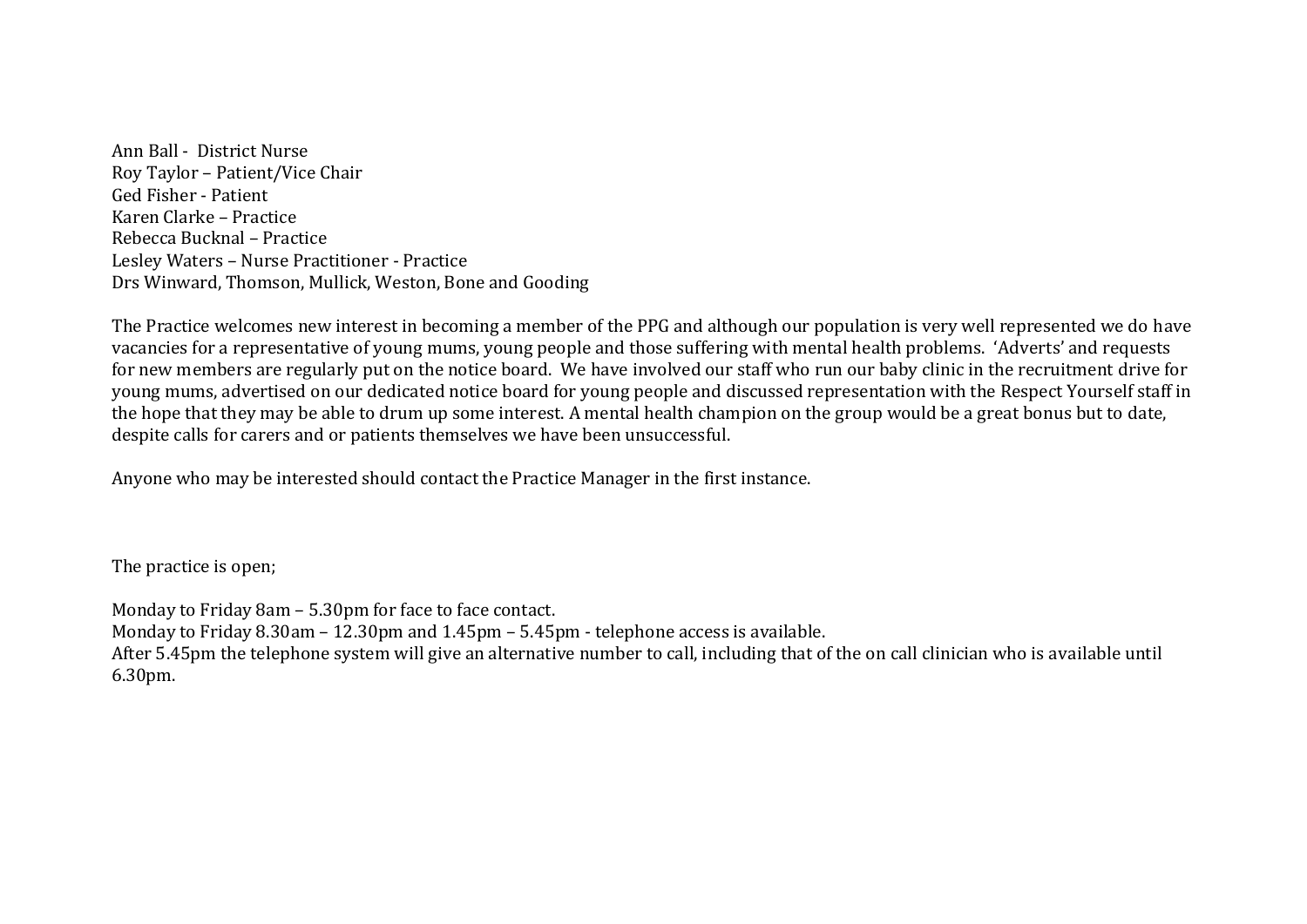#### **Comments and Feedback summary**

All feedback both positive and negative will be used as discussion points to see where there are opportunities to further improve patient satisfaction.

Comments have been summarised. It is important to note that the suggestions included here are for note and do not imply action is being taken. Yet.

| Surgery hours            | More open surgeries                                                                            |  |  |  |  |
|--------------------------|------------------------------------------------------------------------------------------------|--|--|--|--|
|                          | Open surgeries require a lot of queuing and a long wait                                        |  |  |  |  |
| Pharmacy                 | Repeat prescriptions were an issue for a number of people                                      |  |  |  |  |
| Reception area           | Needs brightening up<br>$\bullet$                                                              |  |  |  |  |
|                          | Self check in much better since being moved and easier to operate                              |  |  |  |  |
| Appointment availability | Would like to be able to book nursing staff using telephone booking system                     |  |  |  |  |
| and waiting times        | Sometimes a long wait for appointment to see own doctor                                        |  |  |  |  |
|                          | More doctors needed                                                                            |  |  |  |  |
| Reception                | Intrusive questions when booking in or making appointment<br>$\bullet$                         |  |  |  |  |
|                          | Mixed customer service – some good, some not so good but overall improvement since last survey |  |  |  |  |
|                          | Answering the phones takes a long time                                                         |  |  |  |  |
|                          | Reception staff seem happier overall recently                                                  |  |  |  |  |
|                          |                                                                                                |  |  |  |  |

To put these comments into perspective, only **68** people out of the **379** respondents made comments, so specific comments relate to 17% of the survey respondents. Of these **9 were suggestions, 19 were issues, and 40 were highly positive comments**.

The majority of suggestions or complaints related to: Telephone answering time and the length of wait for appointments.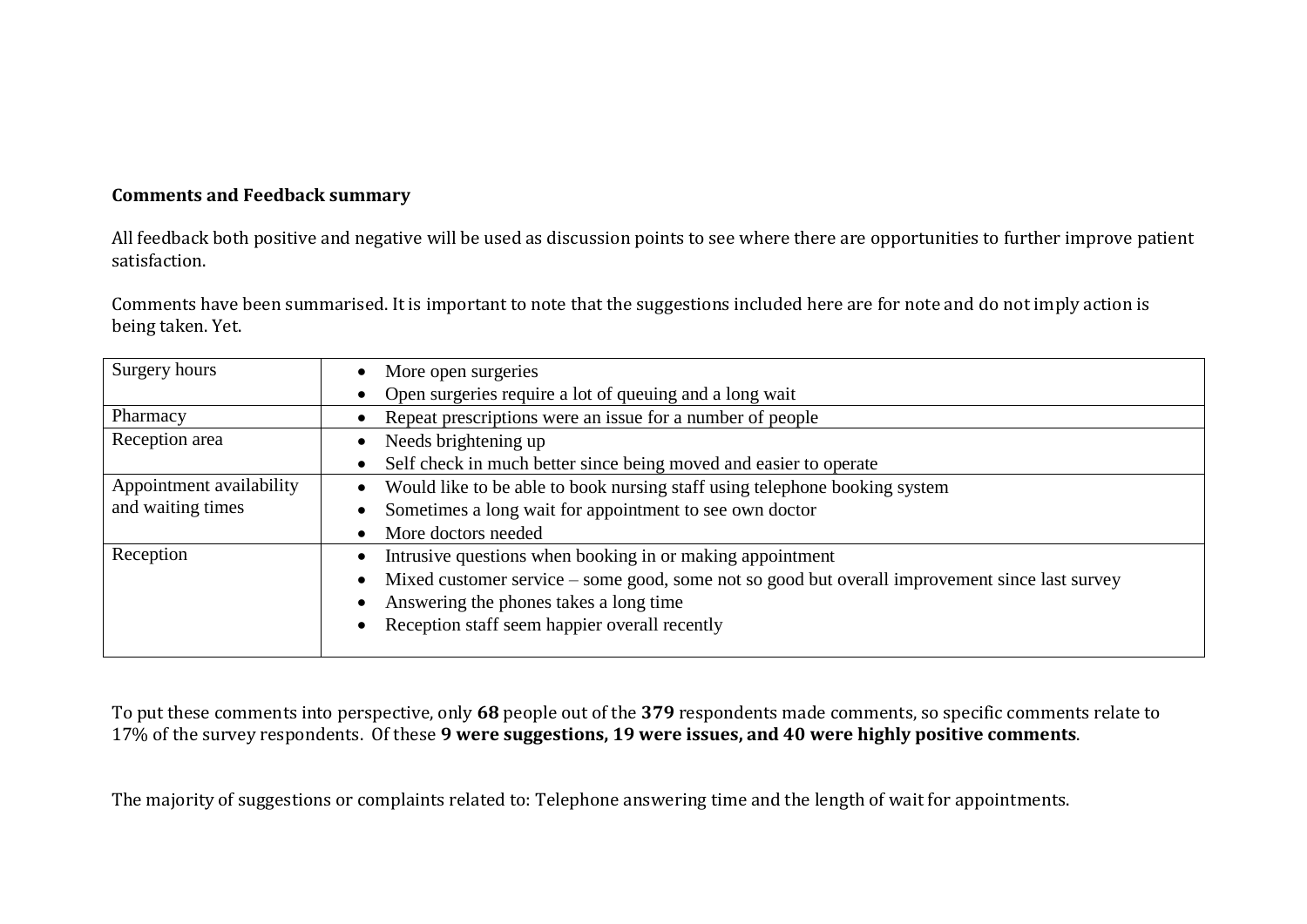# THE ATHERSTONE SURGERY

## **"IMPROVING THE PRACTICE" QUESTIONNAIRE**

#### *INTRODUCTION*

This questionnaire is designed for issue to practice patients to assess their satisfaction with the service provided.

## **QUESTIONNAIRE**

You can help the Practice to improve its service.

- The Doctors and staff welcome your feedback
- Please do not write your name on this survey
- Please read and complete this survey while waiting for your appointment

Are you seeing: Please tick as appropriate

- o Doctor
- o Practice Nurse
- o Nurse Practitioner
- o Health Care Assistant

Name of Doctor/Practice Nurse (if applicable): ……………………………………………………

## PLEASE RATE EACH OF THE FOLLOWING AREAS BY TICKING ONCE ON EACH LINE:

| Jelete<br>as<br>$\ddot{\phantom{1}}$ | -<br>Poor | $\overline{\phantom{0}}$<br>Fair | $\overline{\phantom{0}}$<br>Good | √erv<br>$-$ | <b>Excellent</b> |
|--------------------------------------|-----------|----------------------------------|----------------------------------|-------------|------------------|
| applicable                           |           |                                  |                                  | Good        |                  |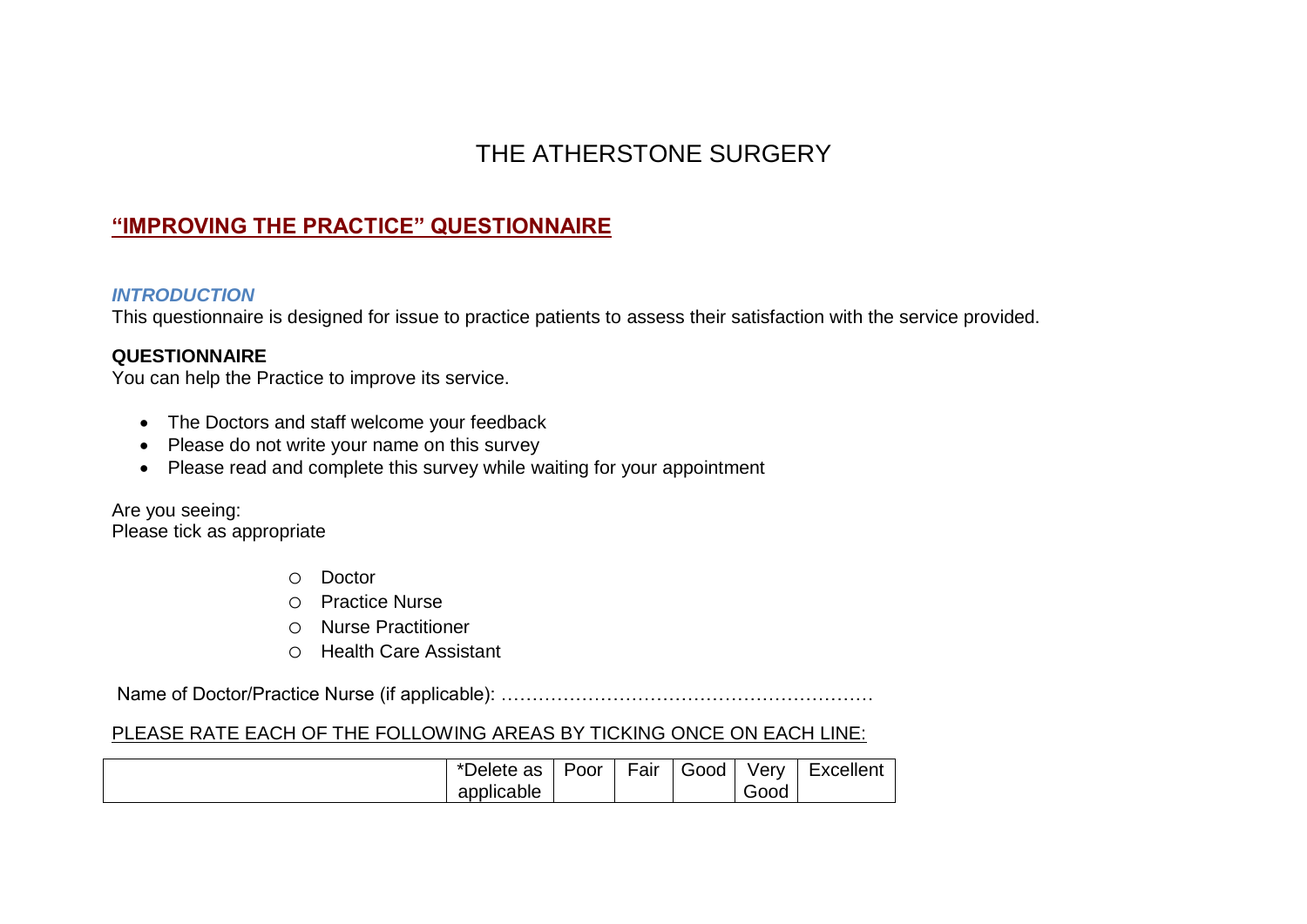|                | Access to a Doctor or Nurse                                                                                                          |                          |              |                |      |                |                  |
|----------------|--------------------------------------------------------------------------------------------------------------------------------------|--------------------------|--------------|----------------|------|----------------|------------------|
|                | 1. Speed at which the telephone was<br>answered initially                                                                            |                          | 1            | $\overline{2}$ | 3    | 4              | 5                |
|                | 2. Speed at which the telephone was<br>answered if call transferred                                                                  |                          | 1            | $\overline{2}$ | 3    | $\overline{4}$ | 5                |
|                | 3. Length of time you had to wait for<br>an appointment between booking<br>and seeing the Doctor or Nurse                            |                          | 1            | $\overline{2}$ | 3    | 4              | 5                |
|                | 4. Convenience of day and time of<br>your appointment                                                                                |                          | 1            | $\overline{2}$ | 3    | $\overline{4}$ | 5                |
|                | 5. Length of time you had to wait for<br>an appointment to see the Doctor of<br>your choice between booking and<br>seeing the Doctor |                          | $\mathbf{1}$ | $\overline{2}$ | 3    | $\overline{4}$ | 5                |
|                | 6. Length of time waiting to check in<br>with Reception                                                                              |                          | 1            | $\overline{2}$ | 3    | 4              | 5                |
| $\overline{7}$ | Do you use the automatic check in<br>system                                                                                          | *Yes /No                 |              |                |      |                |                  |
|                |                                                                                                                                      | *Delete as<br>applicable | Poor         | Fair           | Good | Very<br>Good   | <b>Excellent</b> |
| 8              | How easy do you find the<br>automated check-in system                                                                                |                          | 1            | 2              | 3    | 4              | 5                |
| 9              | Length of time waiting to see the<br>Doctor or Nurse after your<br>appointment time                                                  |                          | 1            | $\overline{2}$ | 3    | $\overline{4}$ | 5                |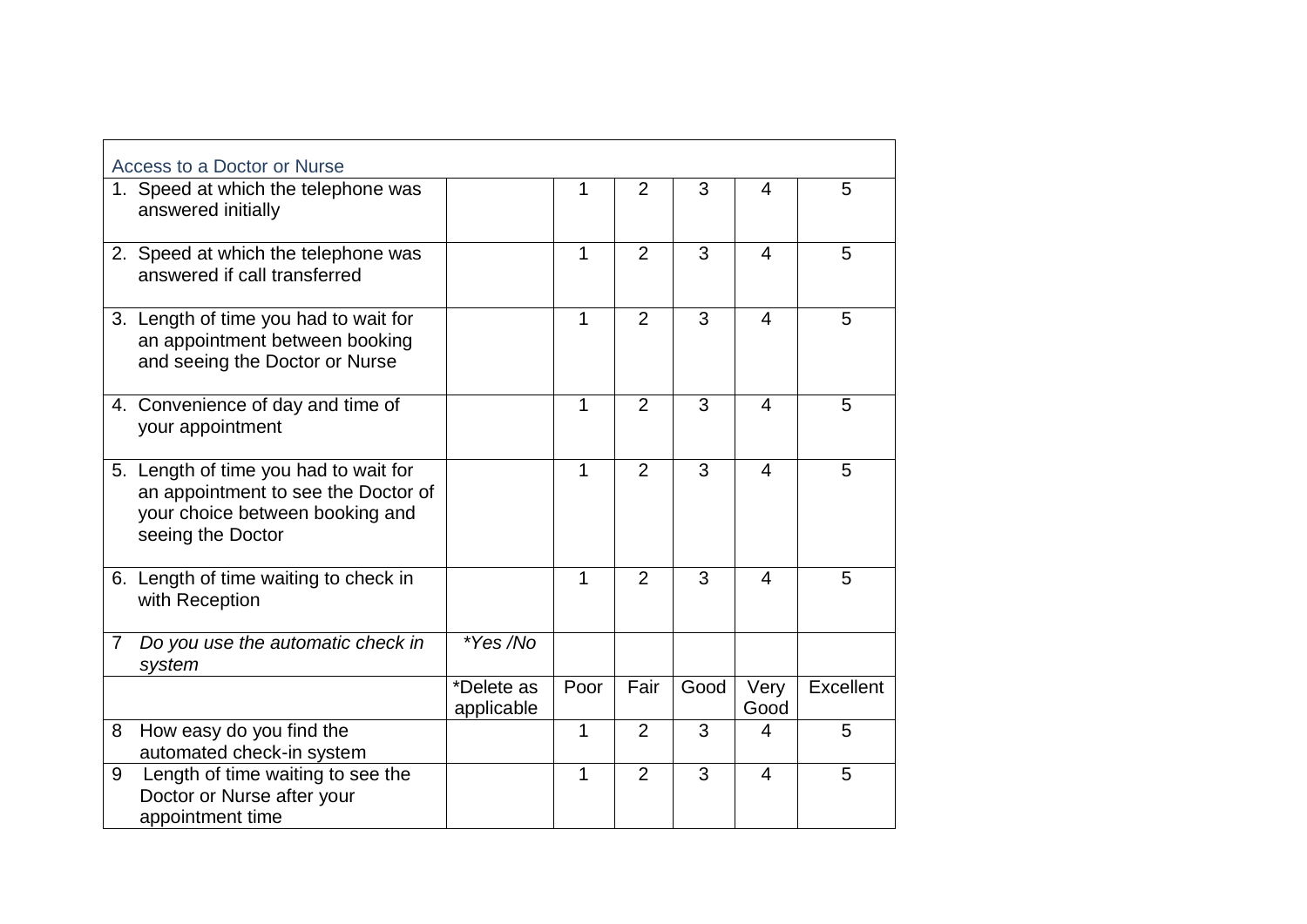| Opportunity of speaking to a Doctor<br>or Nurse on the telephone when<br>necessary              |          | 1            | 2              | 3              | $\overline{4}$ | 5 |
|-------------------------------------------------------------------------------------------------|----------|--------------|----------------|----------------|----------------|---|
| 11 Opportunity of obtaining a home<br>visit when necessary                                      |          | 1            | 2              | $\overline{3}$ | $\overline{4}$ | 5 |
| 12 Level of satisfaction with the after<br>hours service provided by Harmony<br>at George Eliot |          | $\mathbf{1}$ | 2              | 3              | $\overline{4}$ | 5 |
| When obtaining a repeat prescription from your Doctor how satisfied are you that:               |          |              |                |                |                |   |
| 13 Prescription ready on time                                                                   |          |              | 2              | 3              | 4              | 5 |
| <b>14 Prescription correctly issued</b>                                                         |          | $\mathbf{1}$ | $\overline{2}$ | 3              | $\overline{4}$ | 5 |
| 15 Handling of any queries                                                                      |          | 1            | $\overline{2}$ | 3              | $\overline{4}$ | 5 |
| Obtaining test results                                                                          |          |              |                |                |                |   |
| 16 Were you told when to contact us<br>for your results by the Doctor?                          | Yes/No   |              |                |                |                |   |
| 17 Were you told when to contact us<br>for the results by the hospital?                         | * Yes/No |              |                |                |                |   |
| 18 Were your results available when<br>you contacted us                                         | * Yes/No |              |                |                |                |   |
| 19 Level of satisfaction with the amount                                                        |          | 1            | $\overline{2}$ | 3              | 4              | 5 |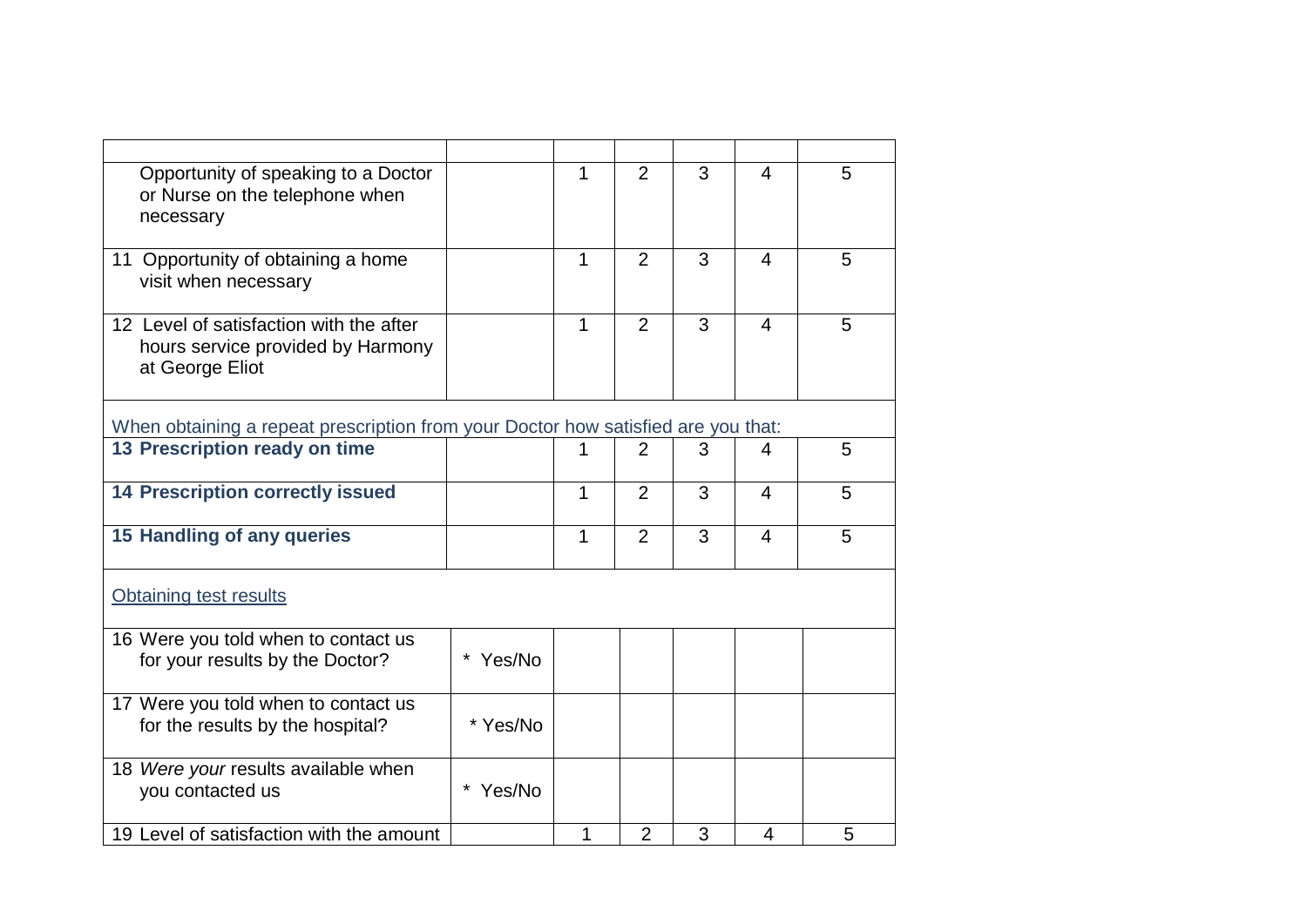| of information provided by the                                                      |            |      |                |      |      |                  |
|-------------------------------------------------------------------------------------|------------|------|----------------|------|------|------------------|
| Doctor regarding your test results                                                  |            |      |                |      |      |                  |
| 20 Where the results explained clearly                                              |            | 1    | $\overline{2}$ | 3    | 4    | 5                |
| to you and did you understand the                                                   |            |      |                |      |      |                  |
| explanation give                                                                    |            |      |                |      |      |                  |
| About the staff                                                                     |            |      |                |      |      |                  |
| 21 Was the information provided by the                                              |            | 1    | $\overline{2}$ | 3    | 4    | 5                |
| Reception staff clear and did you                                                   |            |      |                |      |      |                  |
| understand it                                                                       |            |      |                |      |      |                  |
| 22 The helpfulness of the Reception                                                 |            | 1    | $\overline{2}$ | 3    | 4    | 5                |
| staff                                                                               |            |      |                |      |      |                  |
|                                                                                     |            |      |                |      |      |                  |
| 23 The information provided by other                                                |            | 1    | $\overline{2}$ | 3    | 4    | 5                |
| staff other than reception                                                          |            |      |                |      |      |                  |
|                                                                                     |            |      |                |      |      |                  |
|                                                                                     | <b>Not</b> | Poor | Fair           | Good | Very | <b>Excellent</b> |
|                                                                                     | Applicable |      |                |      | Good |                  |
| 24 The helpfulness of other staff                                                   |            | 1    | $\overline{2}$ | 3    | 4    | 5                |
|                                                                                     |            |      |                |      |      |                  |
| Last time you saw or spoke to a Doctor/Nurse how good was that Doctor/Nurse at each |            |      |                |      |      |                  |
| of the following                                                                    |            |      |                |      |      |                  |
|                                                                                     |            |      |                |      |      |                  |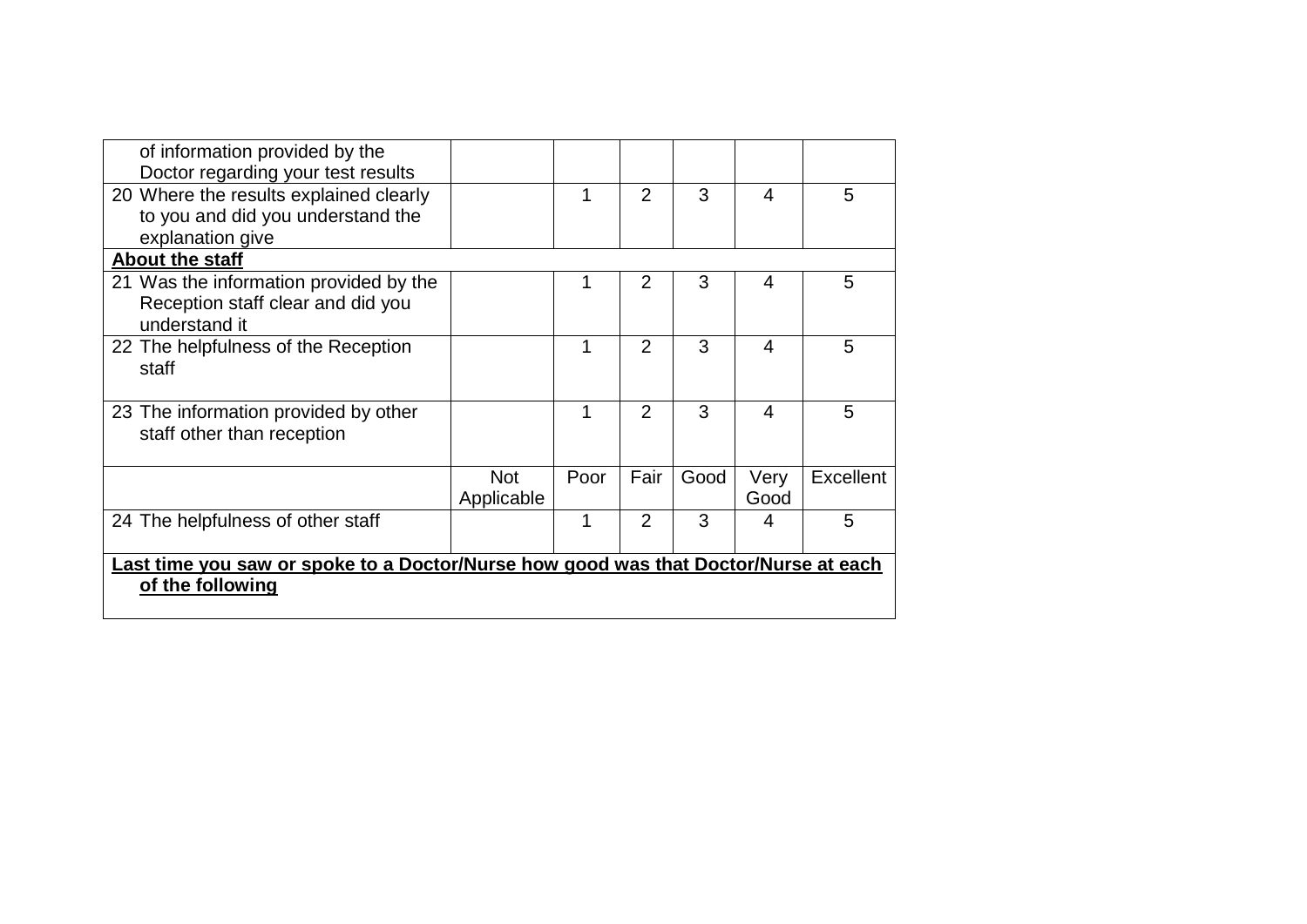| 25 Giving you enough time                                |   | 2             | 3 | 4 | 5 |
|----------------------------------------------------------|---|---------------|---|---|---|
| 26 Listening to you                                      |   | 2             | 3 | Δ | 5 |
| 27 Involving you in decisions about<br>your care         |   | 2             | 3 | 4 | 5 |
| 28 Treating you with care and<br>concern                 | ◀ | $\mathcal{P}$ | 3 | 4 | 5 |
| 29 Finally My overall satisfaction<br>with this Practice | и | 2             | 3 | Δ | 5 |

## **Any further comments:**

………………………………………………………………………………………………………… ………………………………………………………………………………………………………… . The contract of the contract of the contract of the contract of the contract of the contract of the contract of the contract of the contract of the contract of the contract of the contract of the contract of the contrac ………………………………………………………………………………………………………… …………………………………………………………………………………………………………

The following questions provide us only with general information about the range of people who have responded to this survey. It will not be used to identify you, and will remain confidential.

How old are you?